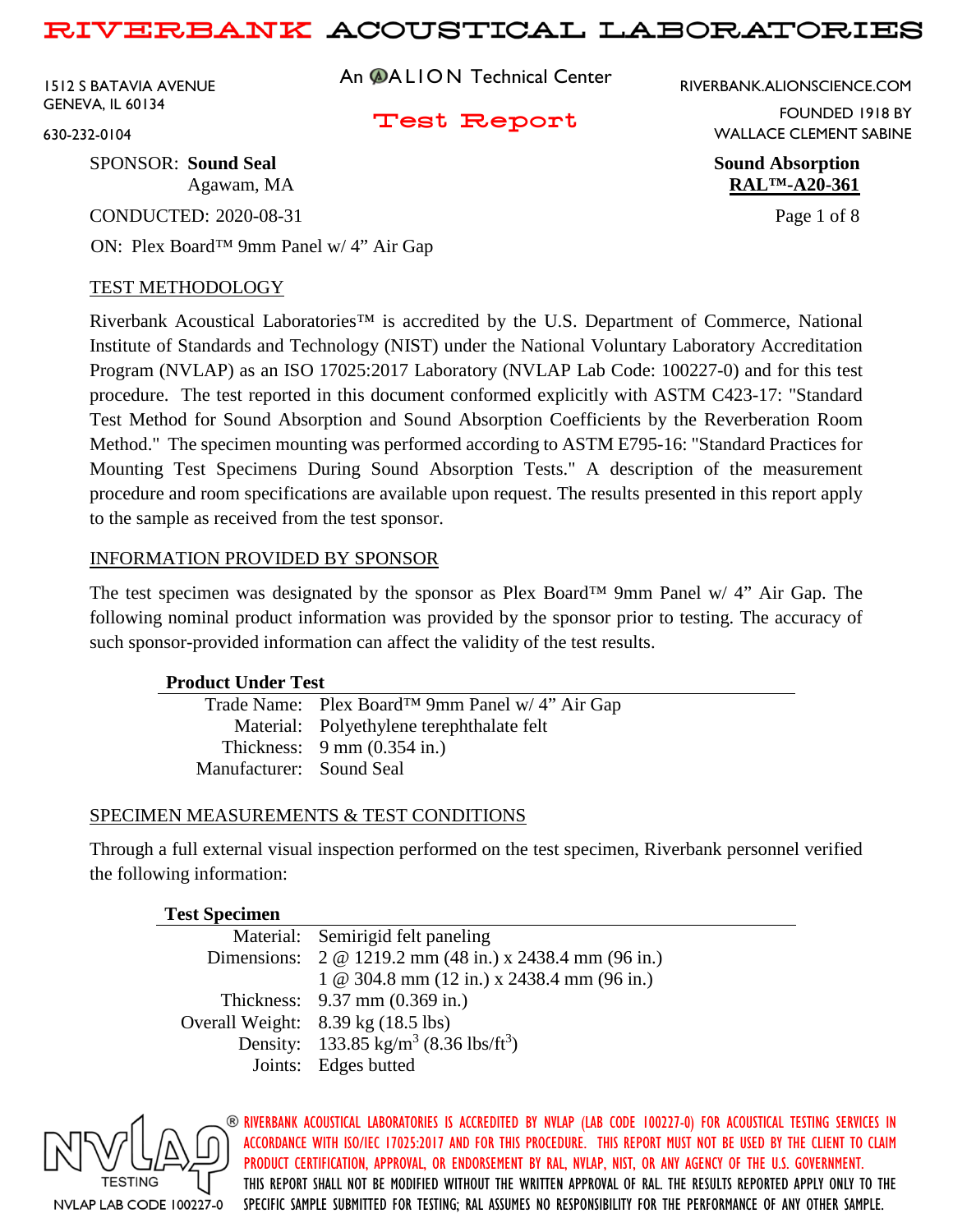1512 S BATAVIA AVENUE GENEVA, IL 60134 630-232-0104

An **@ALION** Technical Center

RIVERBANK.ALIONSCIENCE.COM

Test Report

FOUNDED 1918 BY WALLACE CLEMENT SABINE

**Sound Seal RAL™-A20-361**

#### **Overall Specimen Properties**

Size: 2.74 m (108.0 in) wide by 2.44 m (96.0 in) long Thickness: 0.01 m (0.369 in) Weight: 8.39 kg (18.5 lbs) Mass per Unit Area: 1.25 kg/m² (0.26 lbs/ft²) Calculation Area:  $6.689 \text{ m}^2$  (72. ft<sup>2</sup>)

#### **Test Environment**

| Room Volume: $291.98 \text{ m}^3$ |                                                                                        |
|-----------------------------------|----------------------------------------------------------------------------------------|
|                                   | Temperature: 22.9 °C $\pm$ 0.0 °C (Requirement: $\geq$ 10 °C and $\leq$ 5 °C change)   |
|                                   | Relative Humidity: 57.5 % $\pm$ 0.0 % (Requirement: $\geq$ 40 % and $\leq$ 5 % change) |
|                                   | Barometric Pressure: 98.1 kPa (Requirement not defined)                                |

#### MOUNTING METHOD

Type F-100 Mounting: The test specimen was laid across a regularly-spaced array of 101.6 mm (4 in.) thick wooden spacers, creating an air space between the test specimen and the horizontal test surface. The numeral suffix in the mounting designation is defined in ASTM E795-16 as the thickness of the spacers in millimeters, rounded to the nearest integer multiple of 5. Perimeter edges were sealed with metal framing, wood, and duct tape.



RIVERBANK ACOUSTICAL LABORATORIES IS ACCREDITED BY NVLAP (LAB CODE 100227-0) FOR ACOUSTICAL TESTING SERVICES IN ACCORDANCE WITH ISO/IEC 17025:2017 AND FOR THIS PROCEDURE. THIS REPORT MUST NOT BE USED BY THE CLIENT TO CLAIM PRODUCT CERTIFICATION, APPROVAL, OR ENDORSEMENT BY RAL, NVLAP, NIST, OR ANY AGENCY OF THE U.S. GOVERNMENT. THIS REPORT SHALL NOT BE MODIFIED WITHOUT THE WRITTEN APPROVAL OF RAL. THE RESULTS REPORTED APPLY ONLY TO THE SPECIFIC SAMPLE SUBMITTED FOR TESTING; RAL ASSUMES NO RESPONSIBILITY FOR THE PERFORMANCE OF ANY OTHER SAMPLE.

2020-08-31 Page 2 of 8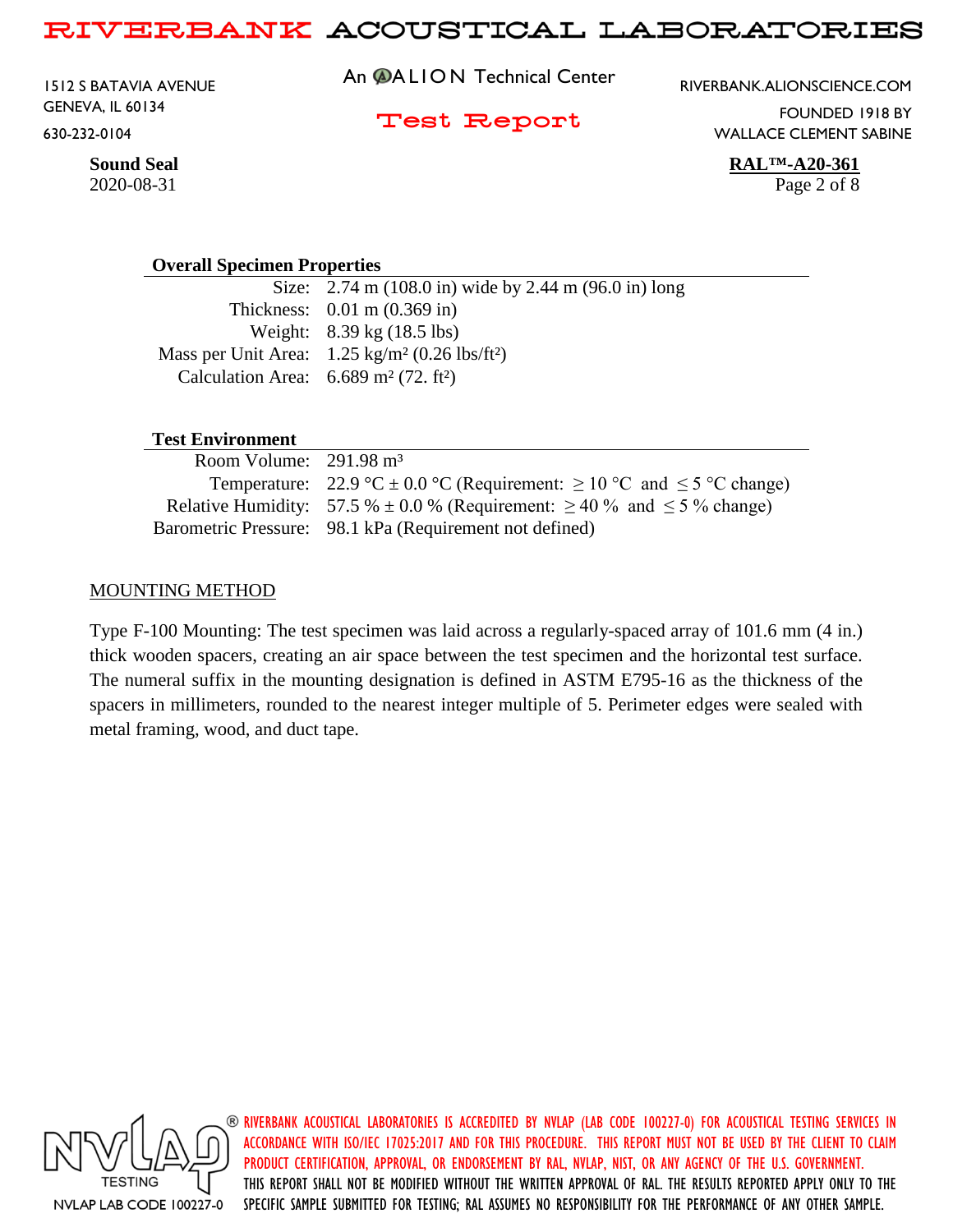1512 S BATAVIA AVENUE GENEVA, IL 60134 630-232-0104

An **@ALION** Technical Center

Test Report

RIVERBANK.ALIONSCIENCE.COM

FOUNDED 1918 BY WALLACE CLEMENT SABINE

**Sound Seal RAL™-A20-361** 2020-08-31 Page 3 of 8



Figure 1 – Specimen mounted in test chamber



Figure 2 – Specimen partially installed, spacer array

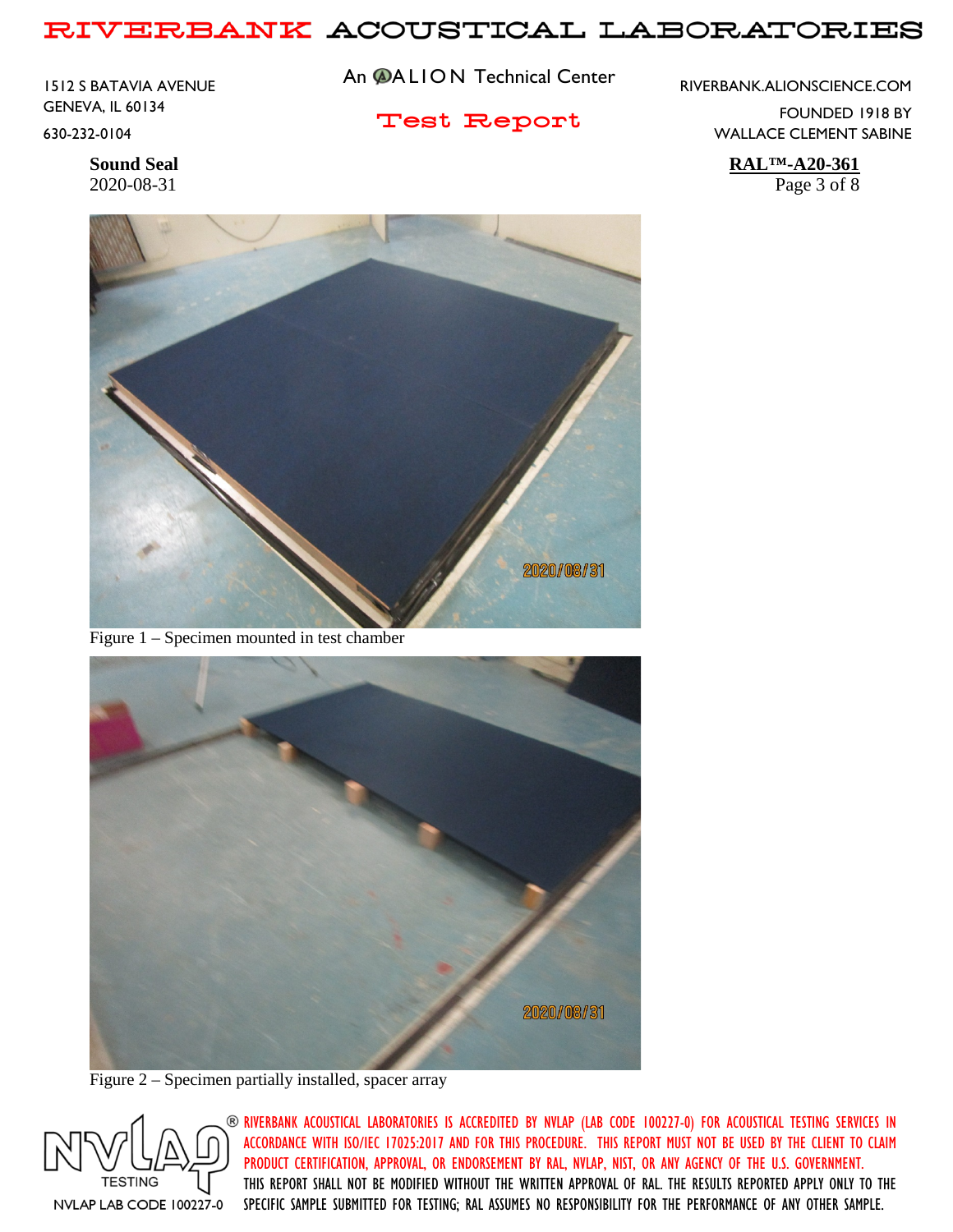1512 S BATAVIA AVENUE GENEVA, IL 60134 630-232-0104

An **@ALION** Technical Center

RIVERBANK.ALIONSCIENCE.COM

Test Report

FOUNDED 1918 BY WALLACE CLEMENT SABINE

**Sound Seal RAL™-A20-361** 2020-08-31 Page 4 of 8

#### TEST RESULTS

Specimen total absorption and absorption coefficient are tabulated at the eighteen standard frequencies. A graphic presentation of the data and additional information appear on the following pages.

| 1/3 Octave Center |                         |                         |             |
|-------------------|-------------------------|-------------------------|-------------|
| Frequency         | <b>Total Absorption</b> | <b>Total Absorption</b> | Absorption  |
| (Hz)              | (m <sup>2</sup> )       | (Sabins)                | Coefficient |
| 100               | 1.30                    | 13.95                   | 0.19        |
| $** 125$          | 0.95                    | 10.18                   | 0.14        |
| 160               | 1.15                    | 12.35                   | 0.17        |
| 200               | 1.88                    | 20.22                   | 0.28        |
| $** 250$          | 2.12                    | 22.81                   | 0.32        |
| 315               | 3.19                    | 34.35                   | 0.48        |
| 400               | 3.63                    | 39.07                   | 0.54        |
| $** 500$          | 4.87                    | 52.37                   | 0.73        |
| 630               | 5.55                    | 59.73                   | 0.83        |
| 800               | 6.06                    | 65.27                   | 0.91        |
| ** 1000           | 6.12                    | 65.92                   | 0.92        |
| 1250              | 5.60                    | 60.33                   | 0.84        |
| 1600              | 4.61                    | 49.57                   | 0.69        |
| ** 2000           | 4.82                    | 51.84                   | 0.72        |
| 2500              | 5.74                    | 61.83                   | 0.86        |
| 3150              | 5.84                    | 62.89                   | 0.87        |
| ** 4000           | 5.89                    | 63.36                   | 0.88        |
| 5000              | 6.02                    | 64.77                   | 0.90        |
|                   |                         |                         |             |

**SAA = 0.68 NRC = 0.65**

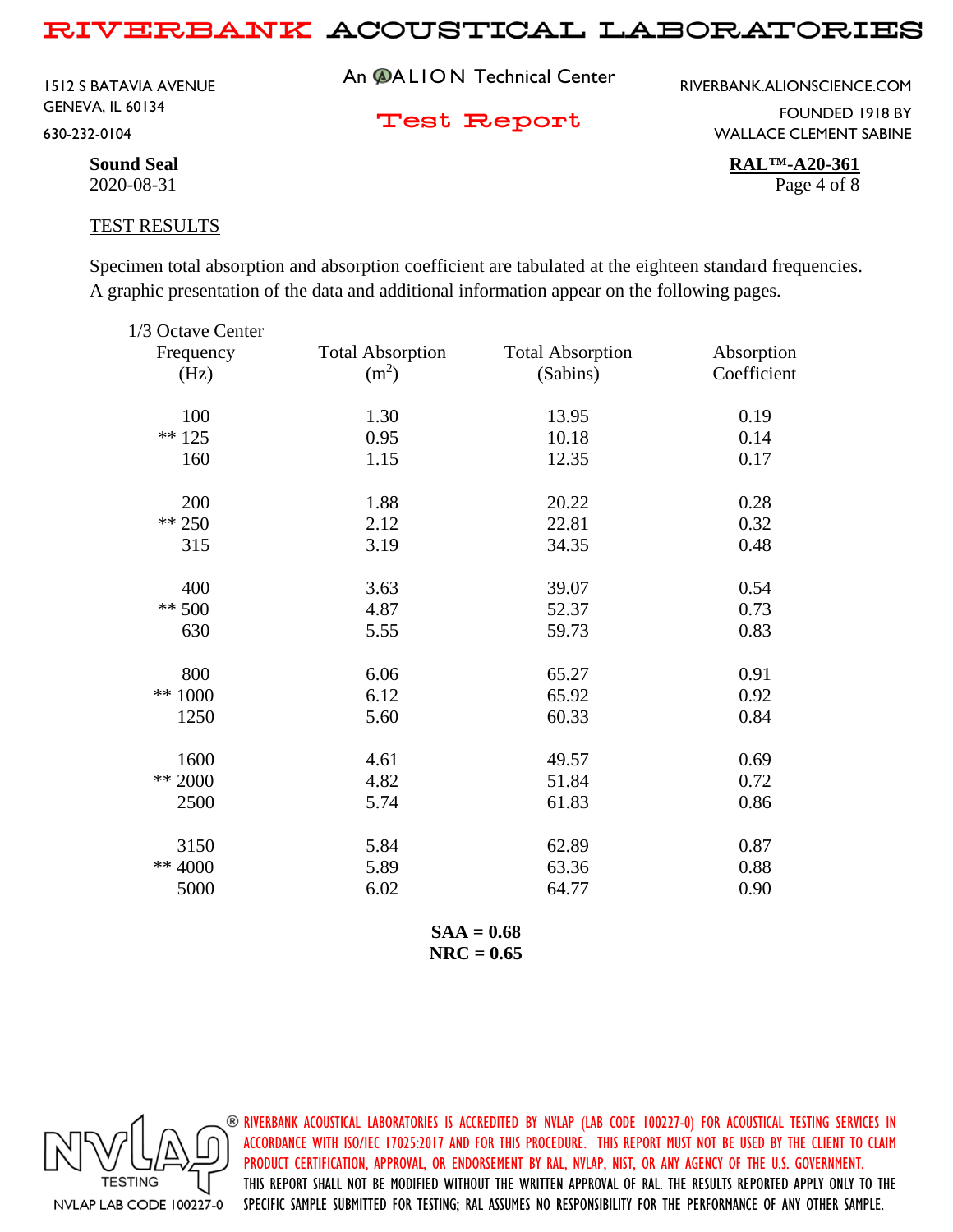1512 S BATAVIA AVENUE GENEVA, IL 60134 630-232-0104

An **@ALION** Technical Center

RIVERBANK.ALIONSCIENCE.COM

Test Report

FOUNDED 1918 BY WALLACE CLEMENT SABINE

**Sound Seal RAL™-A20-361** 2020-08-31 Page 5 of 8

#### TEST RESULTS (continued)

The sound absorption average (SAA) is defined in ASTM C423-17 Section 3.1.1 as the arithmetic average of the sound absorption coefficients of a material for the twelve one-third octave bands from 200 Hz through 2500 Hz, inclusive, rounded to the nearest integer multiple of 0.01.

The noise reduction coefficient (NRC) is defined from previous versions of ASTM C423 as the arithmetic average of the sound absorption coefficients at 250 Hz, 500 Hz, 1000 Hz, and 2000 Hz, rounded to the nearest integer multiple of 0.05.

Tested by  $\ell$  /all  $\lambda$  ellaby Report by / Will  $\ell$ Marc Sciaky  $\sqrt{M}$  Malcolm Kelly *Senior Experimentalist Acoustical Test Engineer* Approved b Eric P. Wolfram *Laboratory Manager* Digitally signed by Eric P Wolfram Location: Geneva, IL Date: 2020.09.24 17:00:01 -05'00'



 $\circledast$  riverbank acoustical laboratories is accredited by nylap (lab code 100227-0) for acoustical testing services in ACCORDANCE WITH ISO/IEC 17025:2017 AND FOR THIS PROCEDURE. THIS REPORT MUST NOT BE USED BY THE CLIENT TO CLAIM PRODUCT CERTIFICATION, APPROVAL, OR ENDORSEMENT BY RAL, NVLAP, NIST, OR ANY AGENCY OF THE U.S. GOVERNMENT. THIS REPORT SHALL NOT BE MODIFIED WITHOUT THE WRITTEN APPROVAL OF RAL. THE RESULTS REPORTED APPLY ONLY TO THE SPECIFIC SAMPLE SUBMITTED FOR TESTING; RAL ASSUMES NO RESPONSIBILITY FOR THE PERFORMANCE OF ANY OTHER SAMPLE.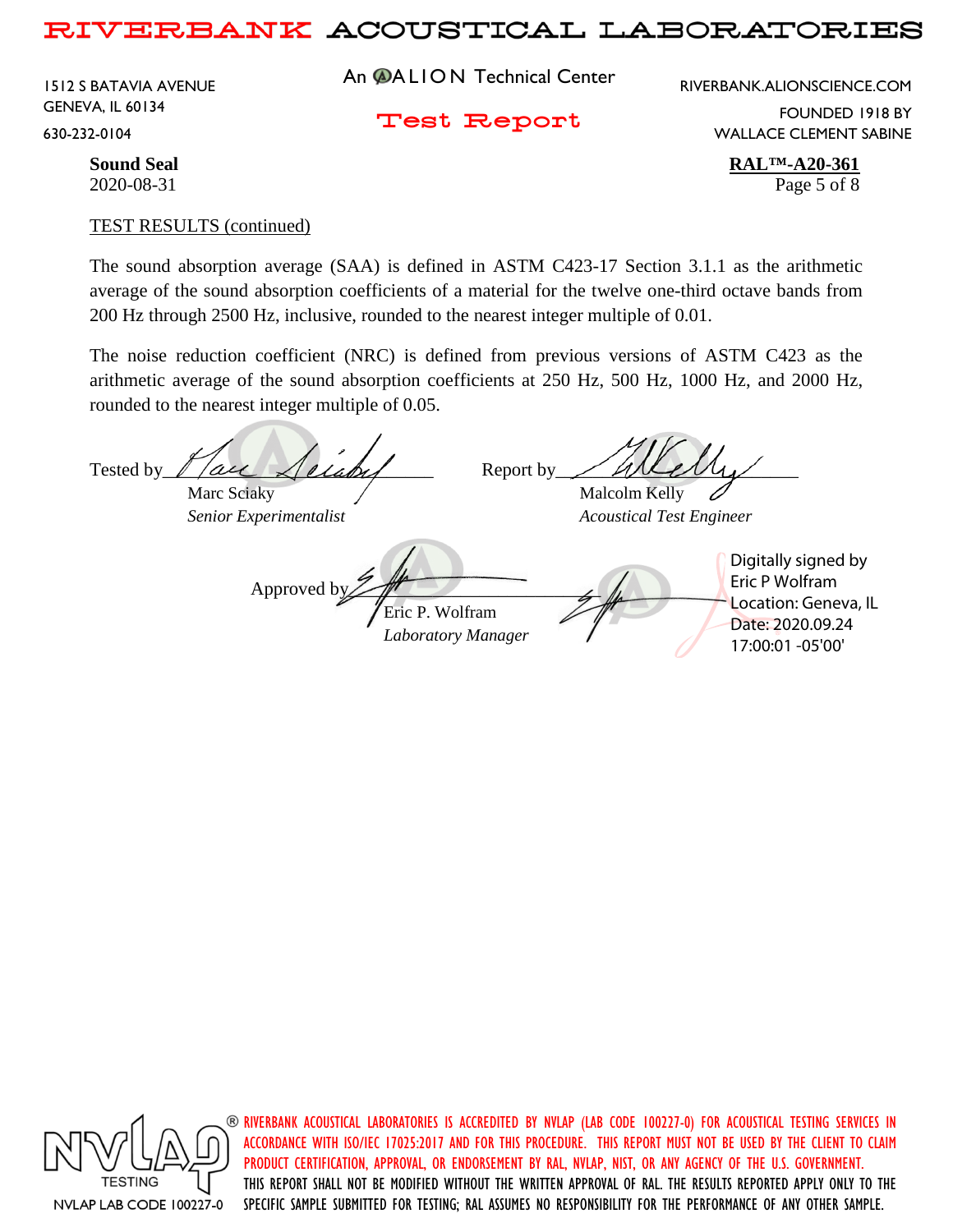1512 S BATAVIA AVENUE GENEVA, IL 60134 630-232-0104

## An **@ALION** Technical Center

RIVERBANK.ALIONSCIENCE.COM

### Test Report

FOUNDED 1918 BY

WALLACE CLEMENT SABINE

**Sound Seal RAL™-A20-361**

2020-08-31 Page 6 of 8

# **SOUND ABSORPTION REPORT**

Plex Board™ 9mm Panel w/ 4" Air Gap



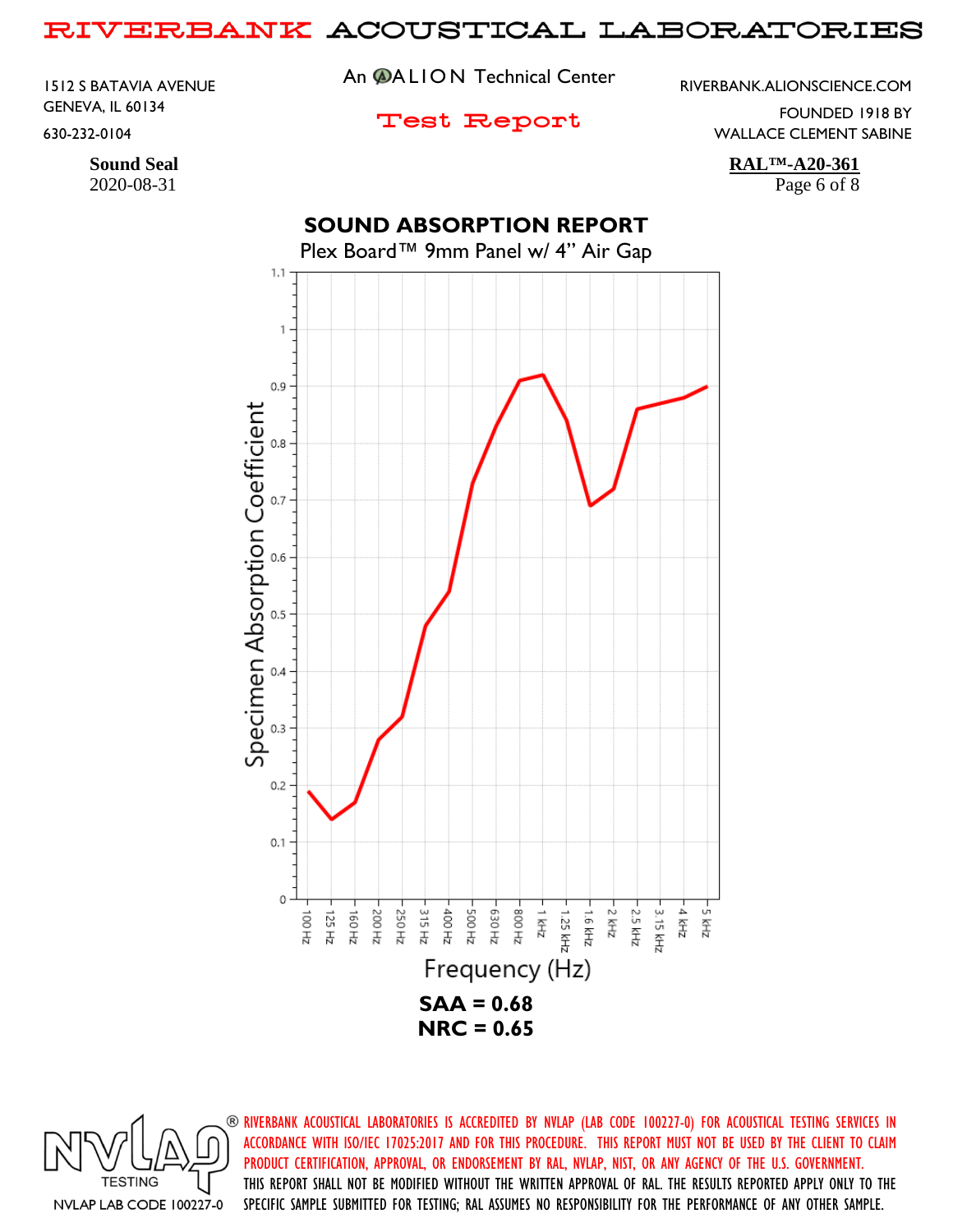1512 S BATAVIA AVENUE GENEVA, IL 60134 630-232-0104

An **@ALION** Technical Center

RIVERBANK.ALIONSCIENCE.COM

Test Report

FOUNDED 1918 BY WALLACE CLEMENT SABINE

**Sound Seal RAL™-A20-361** 2020-08-31 Page 7 of 8

#### **APPENDIX A: Extended Frequency Range Data**

Specimen: Plex Board™ 9mm Panel w/ 4" Air Gap (See Full Report)

*The following non-accredited data were obtained in accordance with ASTM C423-17, but extend beyond the defined frequency range of 100Hz to 5,000Hz. These unofficial results are representative of the RAL test environment only and intended for research & comparison purposes.* 

| 1/3 Octave Band         |                         |                   |
|-------------------------|-------------------------|-------------------|
| <b>Center Frequency</b> | <b>Total Absorption</b> | <b>Absorption</b> |
| (Hz)                    | (Sabins)                | Coefficient       |
| 31.5                    | 2.72                    | 0.04              |
| 40                      | 6.63                    | 0.09              |
| 50                      | 7.91                    | 0.11              |
| 63                      | $-0.19$                 | 0.00              |
| 80                      | 8.44                    | 0.12              |
| 100                     | 13.95                   | 0.19              |
| 125                     | 10.18                   | 0.14              |
| 160                     | 12.35                   | 0.17              |
| 200                     | 20.22                   | 0.28              |
| 250                     | 22.81                   | 0.32              |
| 315                     | 34.35                   | 0.48              |
| 400                     | 39.07                   | 0.54              |
| 500                     | 52.37                   | 0.73              |
| 630                     | 59.73                   | 0.83              |
| 800                     | 65.27                   | 0.91              |
| 1000                    | 65.92                   | 0.92              |
| 1250                    | 60.33                   | 0.84              |
| 1600                    | 49.57                   | 0.69              |
| 2000                    | 51.84                   | 0.72              |
| 2500                    | 61.83                   | 0.86              |
| 3150                    | 62.89                   | 0.87              |
| 4000                    | 63.36                   | 0.88              |
| 5000                    | 64.77                   | 0.90              |
| 6300                    | 66.86                   | 0.93              |
| 8000                    | 72.09                   | 1.00              |
| 10000                   | 71.33                   | 0.99              |
| 12500                   | 81.09                   | 1.13              |